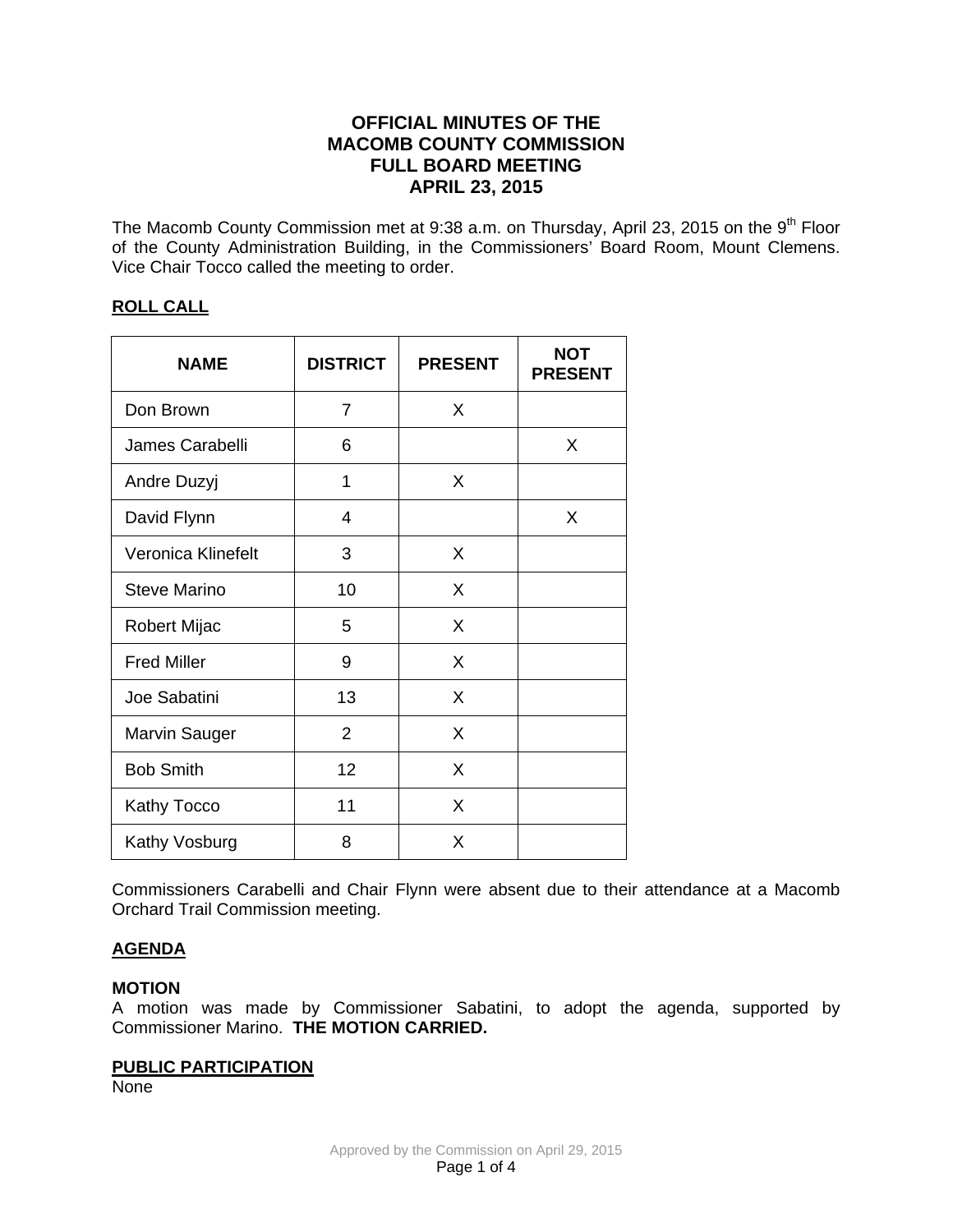#### **CORRESPONDENCE FROM EXECUTIVE**

**None** 

#### **GOVERNMENT OPERATIONS COMMITTEE MEETING – April 21, 2015** No report.

#### **HEALTH AND HUMAN SERVICES COMMITTEE MEETING – April 22, 2015** No report.

# **JUSTICE AND PUBLIC SAFETY COMMITTEE MEETING – April 22, 2015**

No report.

## **FINANCE COMMITTEE MEETING – April 23, 2015**

The reading of the recommendations from the Finance Committee was waived and a motion was made by Chair Miller, supported by Vice-Chair Brown, to adopt the committee recommendations.

- **R15-079** Approve a one-year extension of the agreement with CARE for employee assistance services; further, a copy of this Board of Commissioners' action is directed to be delivered forthwith to the Office of the County Executive.
- **R15-080** Approve a contract with LearnCom, LLC for training, education and development services; further, a copy of this Board of Commissioners' action is directed to be delivered forthwith to the Office of the County Executive.
- **R15-081** Approve the 2015 Equalization Report as submitted by the Equalization Department; further, a copy of this Board of Commissioners' action is directed to be delivered forthwith to the Office of the County Executive.

#### **THE MOTION CARRIED.**

#### **PROCLAMATIONS**

#### **MOTION**

A motion was made by Commissioner Miller, to adopt the following Proclamations in their entirety, supported by Commissioner Duzyj.

- **R15-082** Commending Honorable Chief Judge John C. Foster for 24 Year of Public Judicial Service in Macomb County (offered by Board; recommended by Government Operations Committee on 04/21/15)
- **R15-083** Proclaiming April as Sexual Assault Awareness Month in Macomb County (offered by Board; recommended by Health & Human Services and Justice and Public Safety Committees on 04/22/15)
- **R15-084** Recognizing May 10-16 2015 as Police Week and May 11, 2015 as Peace Officers' Memorial Day in the City of Warren; (offered by Duzyj, Klinefelt and Sauger; recommended by Health & Human Services and Justice and Public Safety Committees on 04/22/15)

# **THE MOTION CARRIED.**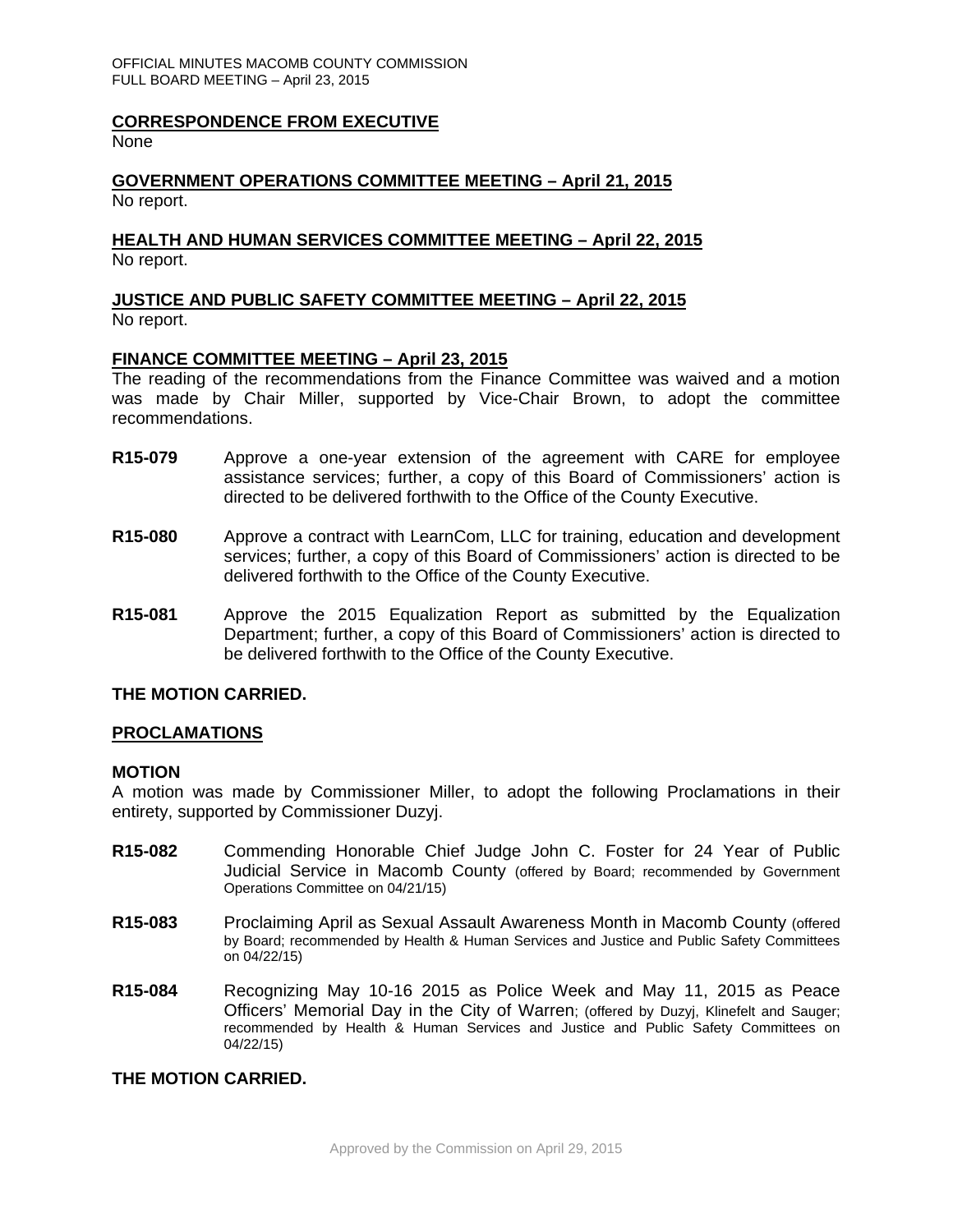## **APPROVE REQUEST FROM COMMISSIONER CARABELLI TO BE EXCUSED FROM ABSENCES FOR 04/23/15 AND FULL BOARD MEETINGS**

#### **MOTION**

**R15-085** A motion was made by Commissioner Duzyj, to authorize that Commissioner Jim Carabelli be excused from absences (these will not count towards a reduction in pay) for the April 23, 2015 Finance Committee and Full Board meetings, due to his attendance at a Macomb Orchard Trail Commission, supported by Commissioner Smith. **THE MOTION CARRIED.** 

#### **NEW BUSINESS**

Commissioner Marino thanked the staff due to yesterday being Administrative Professional's Day.

#### **PUBLIC PARTICIPATION**

None

## **ROLL CALL**

| <b>NAME</b>          | <b>DISTRICT</b> | <b>PRESENT</b> | <b>NOT</b><br><b>PRESENT</b> |
|----------------------|-----------------|----------------|------------------------------|
| Don Brown            | 7               | X              |                              |
| James Carabelli      | 6               |                | X                            |
| Andre Duzyj          | 1               | X              |                              |
| David Flynn          | 4               |                | X                            |
| Veronica Klinefelt   | 3               | X              |                              |
| <b>Steve Marino</b>  | 10              | X              |                              |
| Robert Mijac         | 5               | X              |                              |
| <b>Fred Miller</b>   | 9               | X              |                              |
| Joe Sabatini         | 13              | X              |                              |
| <b>Marvin Sauger</b> | 2               | X              |                              |
| <b>Bob Smith</b>     | 12              | X              |                              |
| Kathy Tocco          | 11              | X              |                              |
| Kathy Vosburg        | 8               | X              |                              |